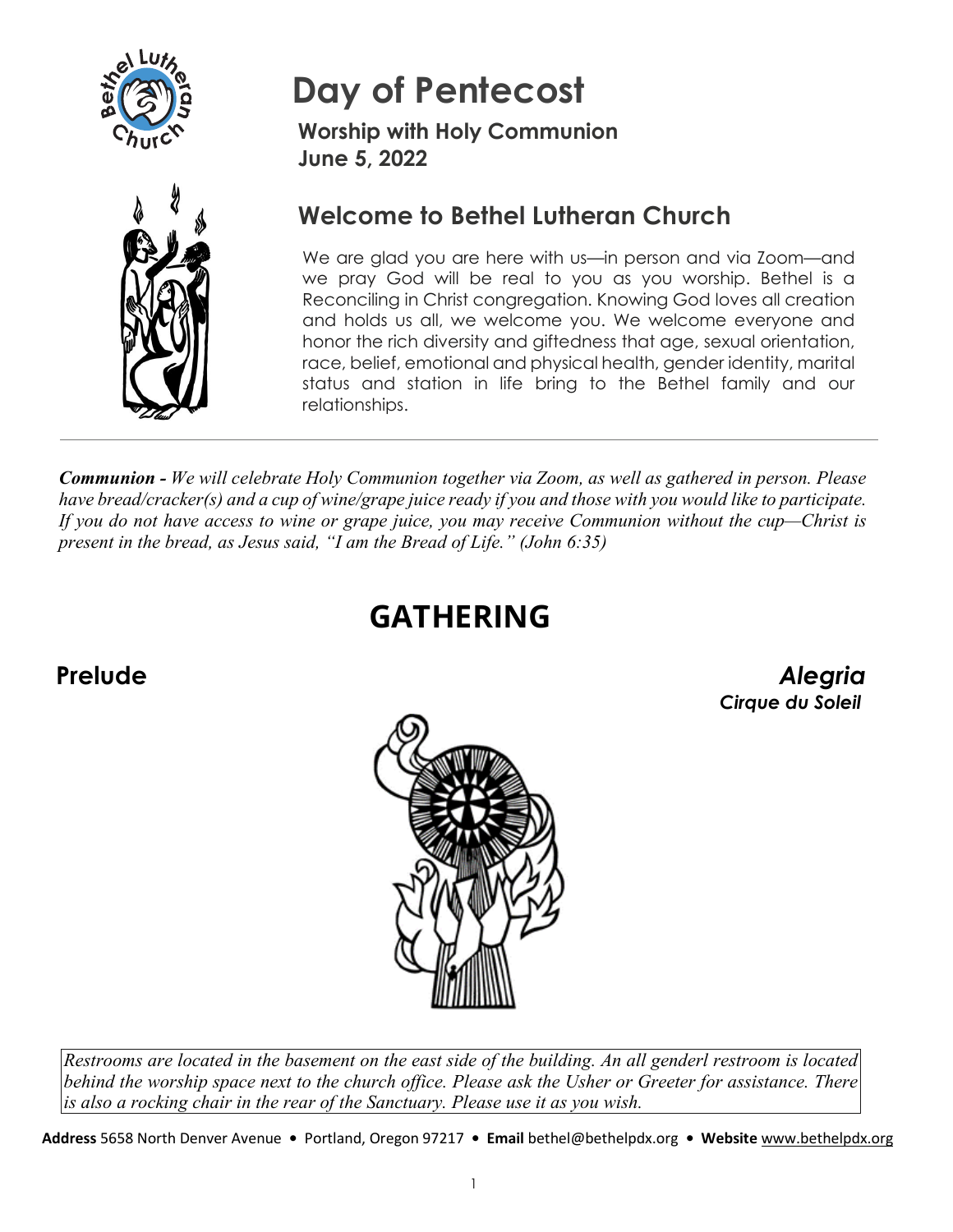#### **Greeting** Alleluia! Christ is Risen! **Christ is risen, indeed. Alleluia!**

### **Thanksgiving for Baptism**

In the waters of baptism, we have passed over from death to life with Jesus Christ, and we are a new creation. For this saving mystery, and for this water, let us bless God, who was, who is, and who is to come.

We thank you, God, for your river of life, flowing freely from your throne: through the earth, through the city, through every living thing.

You rescued Noah and his family from the flood; You opened wide the sea for the Israelites. Now in these waters you flood us with mercy, and our sin is drowned forever. You open the gate of righteousness and we pass safely through.

In Jesus Christ, you calm and trouble the waters. You nourish us and enclose us in safety. You call us forth and send us out. In lush and barren places, you are with us. You have become our salvation.

Now breathe upon this water and awaken your church once more. Claim us again as your beloved and holy people. Quench our thirst; cleanse our hearts; wipe away every tear.

To you, our Beginning and our End, our Shepherd and Lamb, be honor, glory, praise, and thanksgiving, now and forever. **Amen.**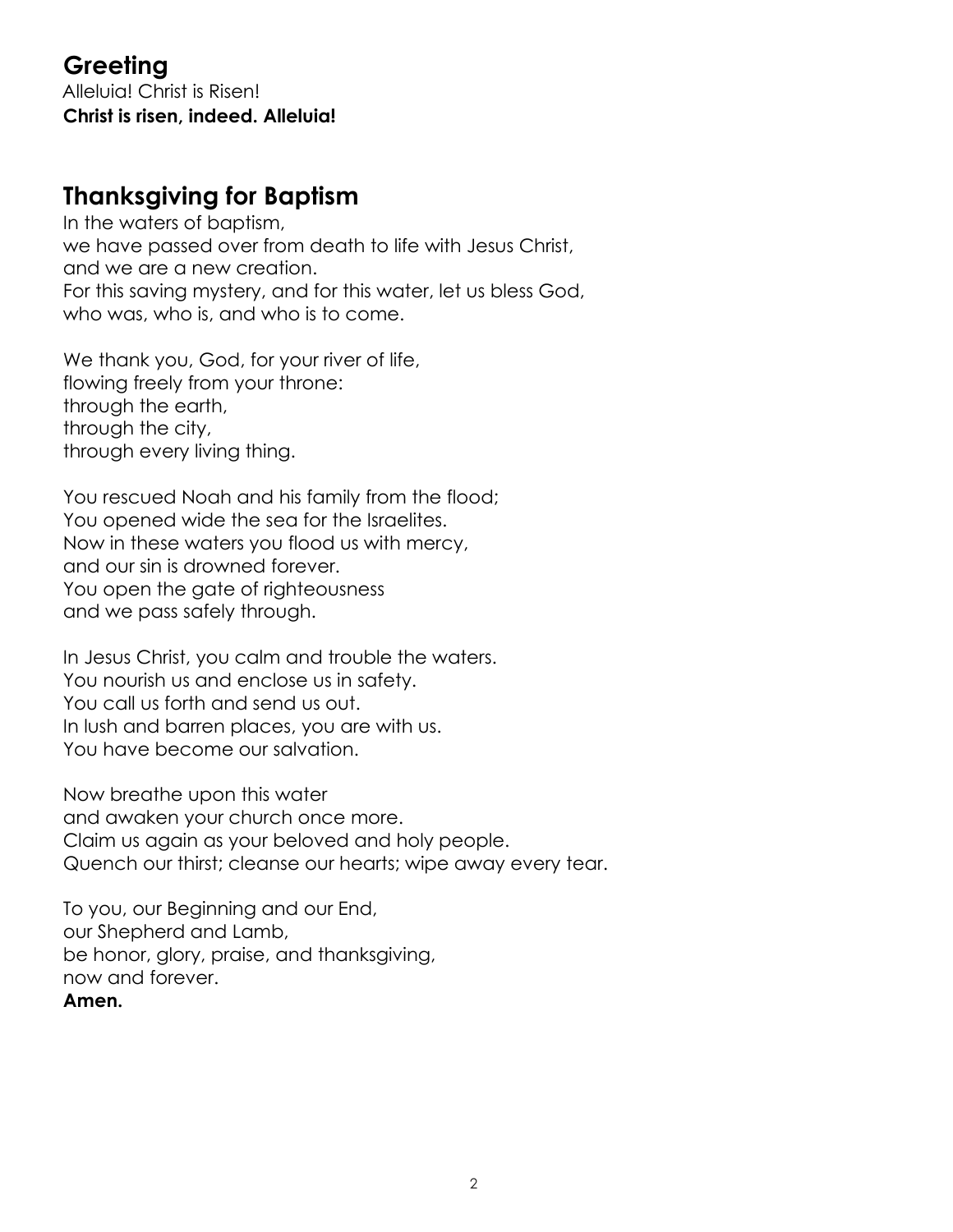This Little Light of Mine



Text: African American spiritual Music: THIS JOY, African American spiritual

#### **Prayer of the Day**

Let us pray together:

**God our creator, the resurrection of your Son offers life to all the peoples of earth. By your Holy Spirit, kindle in us the fire of your love, empowering our lives for service and our tongues for praise, through Jesus Christ, our Savior and Lord, who lives and reigns with you and the Holy Spirit, one God, now and forever. Amen.**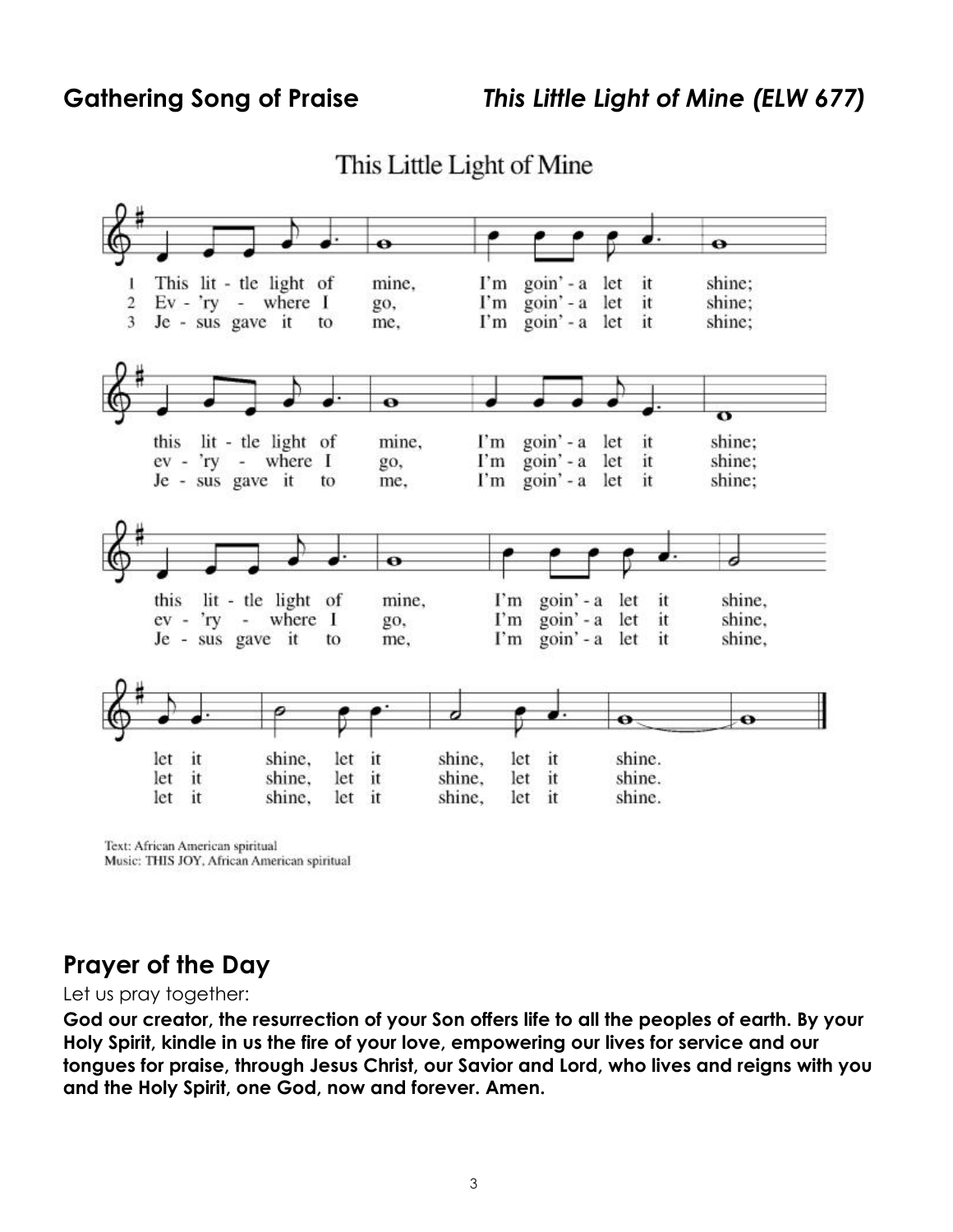# **WORD**

# **Scripture Reading en español** *Acts 2:1-21*

A reading from Acts.

When the day of Pentecost had come, [the apostles] were all together in one place. <sup>2</sup>And suddenly from heaven there came a sound like the rush of a violent wind, and it filled the entire house where they were sitting. 3Divided tongues, as of fire, appeared among them, and a tongue rested on each of them. 4All of them were filled with the Holy Spirit and began to speak in other languages, as the Spirit gave them ability.

<sup>5</sup>Now there were devout Jews from every nation under heaven living in Jerusalem. <sup>6</sup>And at this sound the crowd gathered and was bewildered, because each one heard them speaking in the native language of each. 7Amazed and astonished, they asked, "Are not all these who are speaking Galileans? 8And how is it that we hear, each of us, in our own native language? 9Parthians, Medes, Elamites, and residents of Mesopotamia, Judea and Cappadocia, Pontus and Asia, 10Phrygia and Pamphylia, Egypt and the parts of Libya belonging to Cyrene, and visitors from Rome, both Jews and proselytes, 11Cretans and Arabs—in our own languages we hear them speaking about God's deeds of power." 12All were amazed and perplexed, saying to one another, "What does this mean?" 13But others sneered and said, "They are filled with new wine."

14But Peter, standing with the eleven, raised his voice and addressed them, "Men of Judea and all who live in Jerusalem, let this be known to you, and listen to what I say. 15Indeed, these are not drunk, as you suppose, for it is only nine o'clock in the morning. 16No, this is what was spoken through the prophet Joel:

<sup>17'</sup>In the last days it will be, God declares,

that I will pour out my Spirit upon all flesh,

and your sons and your daughters shall prophesy,

and your young men shall see visions,

and your old men shall dream dreams.

18Even upon my slaves, both men and women,

in those days I will pour out my Spirit;

and they shall prophesy.

19And I will show portents in the heaven above

and signs on the earth below,

blood, and fire, and smoky mist.

20The sun shall be turned to darkness

and the moon to blood,

before the coming of the Lord's great and glorious day.

21Then everyone who calls on the name of the Lord shall be saved.' "

#### Word of God, Word of life. **Thanks be to God.**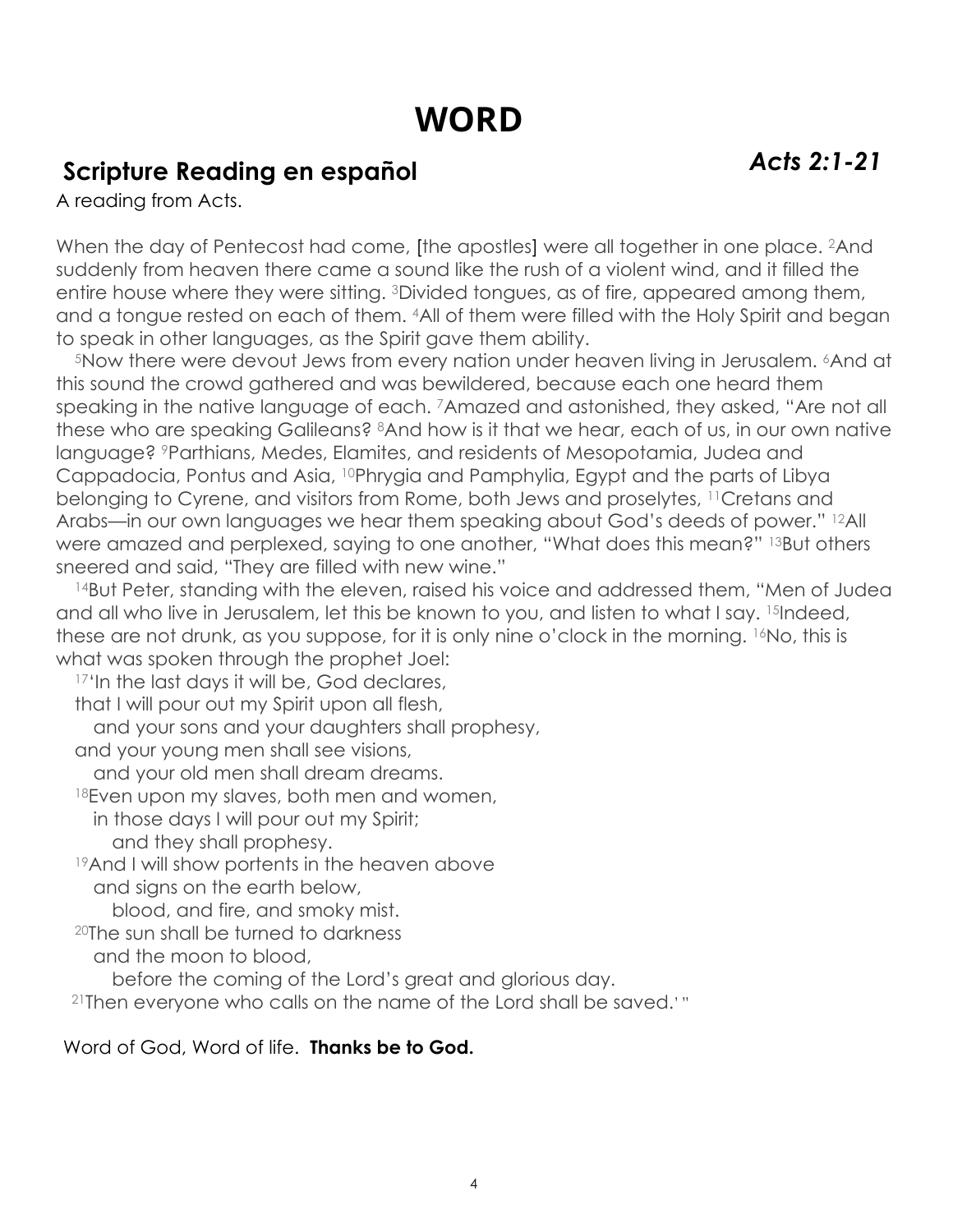#### **Gospel Acclamation**



### **Gospel Reading auf Deutsch** *Gospel: John 14:8-17*

#### The Holy Gospel according to Luke. **Glory to you, O Lord!**

8Philip said to [Jesus,] "Lord, show us the Father, and we will be satisfied." 9 Jesus said to him, "Have I been with you all this time, Philip, and you still do not know me? Whoever has seen me has seen the Father. How can you say, 'Show us the Father'? <sup>10</sup>Do you not believe that I am in the Father and the Father is in me? The words that I say to you I do not speak on my own; but the Father who dwells in me does his works. 11Believe me that I am in the Father and the Father is in me; but if you do not, then believe me because of the works themselves. 12Very truly, I tell you, the one who believes in me will also do the works that I do and, in fact, will do greater works than these, because I am going to the Father. 13I will do whatever you ask in my name, so that the Father may be glorified in the Son. 14If in my name you ask me for anything, I will do it.

15"If you love me, you will keep my commandments. 16And I will ask the Father, and he will give you another Advocate, to be with you forever. <sup>17</sup>This is the Spirit of truth, whom the world cannot receive, because it neither sees him nor knows him. You know him, because he abides with you, and he will be in you.

The Gospel of the Lord. **Praise to you, O Christ.** 

#### **Children's Time**

#### **Sermon**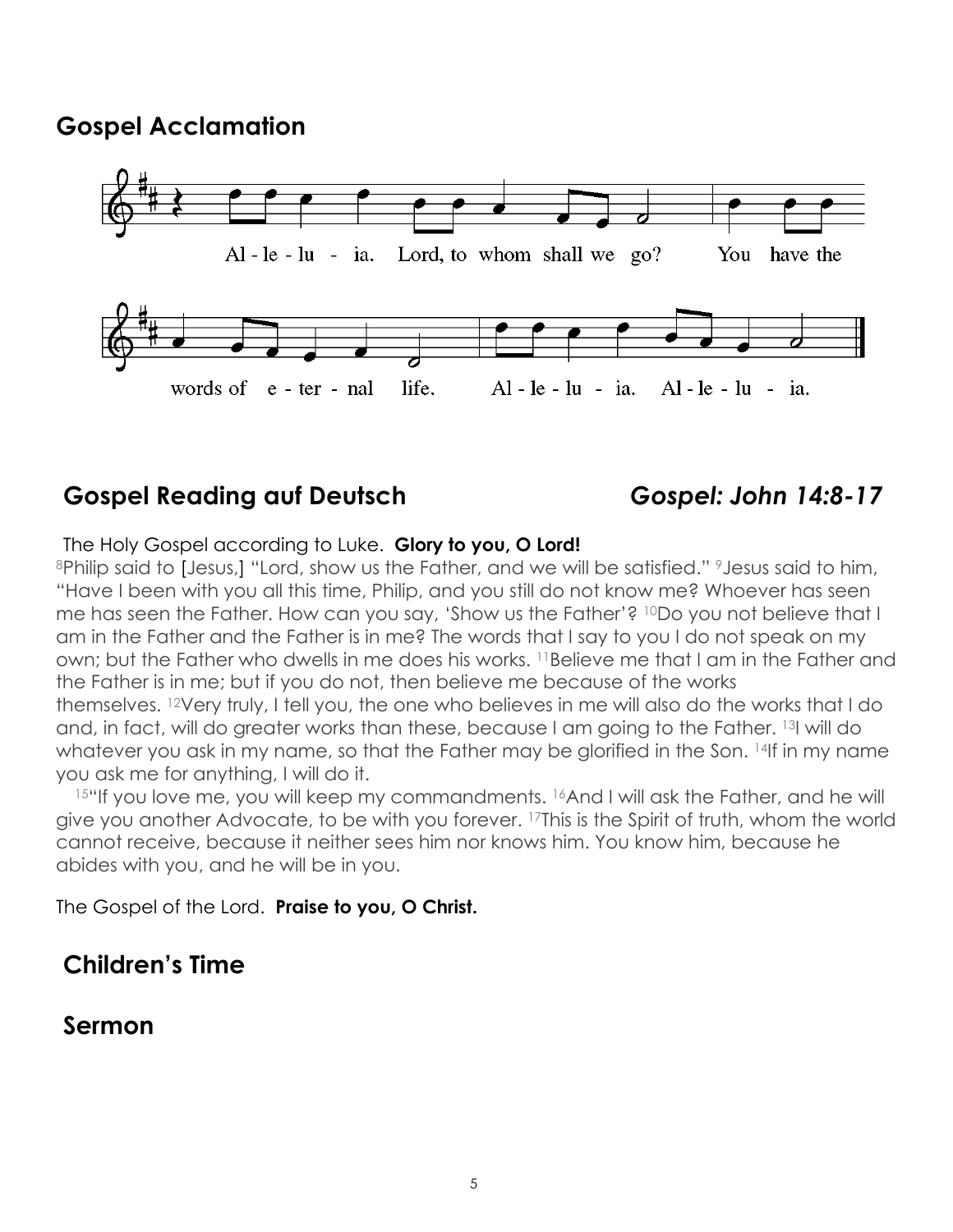Ľ

 $\overline{2}$ 

3

**Hymn of the Day** *Gracious Spirit, Heed Our Pleading*

Verses 1-3 in English

shame.

Gracious Spirit, Heed Our Pleading kwe - tu,  $M - fa - ri - ji$  $Njo - o$  $Ro$  - ho mwe - ma. we tu. Gra - cious Spir - it, fash - ion us all heed our plead-ing, new. a Come to teach us. come to nour - ish those who be-lieve in Christ. Guide our think-ing and our speak-ing done in your ho - ly name.  $Tu - fu - ndi - she$ ya mbi - ngu - ni, tu  $wa - tu$ we  $wa - pya$ . fol - low It's your lead - ing that we're need-ing, help **us** to vou. Bless the faith-ful. may they flour-ish, strength-ened by grace un - priced. in their seek-ing, Mo - ti - vate all free - ing from guilt and

Refrain ø Njo  $n\ni o - o$ .  $Ro$  -  $ho$  $\overline{\phantom{a}}$ njo  $mwe -$ 0, ÷ 0. ma. Come. come. come, Ho - ly Spir - it, come. ⇔  $Njo - o$ ,  $n\ni$  - $\overline{o}$ .  $nio - o.$  $Ro$  - ho mwe ma. come, Ho - ly Spir - it, Come, come, come. 5 Keep us fervent in our witness, 4 Not mere knowledge, but discernment,

nor rootless liberty; turn disquiet to contentment, doubt into certainty. Refrain

unswayed by earth's allure. Ever grant us zealous fitness, which you alone assure. Refrain

Text: Wilson Niwagila; tr. Howard S. Olson, b. 1922

Music: NJOOKWETU, ROHO MWEMA, Wilson Niwagila

English and Swahili text and music © Lutheran Theological College, Makumira, Tanzania, admin. Augsburg Fortress

Duplication in any form prohibited without permission or valid license from copyright administrator.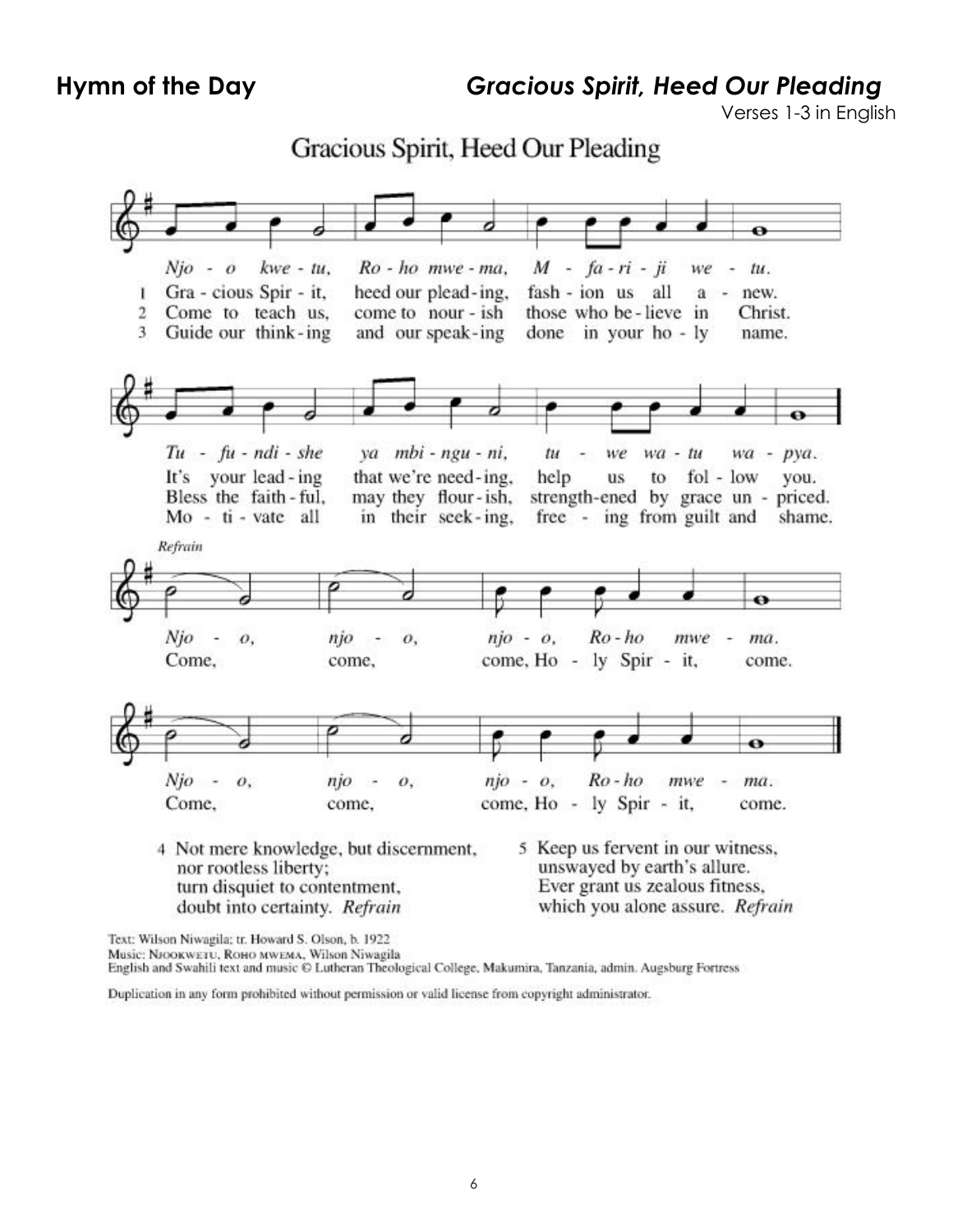#### **Creed[1](#page-6-0)**

**You, O God, are supreme and holy. You create our world and give us life. Your purpose overarches everything we do. You have always been with us. You are God.** 

**You, O God, are infinitely generous, good beyond all measure. You came to us before we came to you. You have revealed and proved your love for us in Jesus Christ, who lived and died and rose again. You are with us now. You are God.** 

**You, O God, are Holy Spirit. You empower us to be your gospel in the world. You reconcile and heal; you overcome death.** 

**You are our God. We worship you.** 

#### **Prayers of Intercession**

*The response to each prayer is:* God in your mercy, **Receive our prayer.** 

**Sharing of Peace** – *Take time to share the peace on Zoom and in person*

# **COMMUNION MEAL**

*For those worshiping virtually, please gather your bread and wine to participate in Holy Communion.* 

### **Offering**

*You may use one of our options for giving online at: http//bethelpdx.org/donate or by text using Give Plus: (855) 944-1171. Additionally you may donate by mail or, if worshiping in-person, use the offering plate in the back of the sanctuary. Thank you for supporting the many ministries of Bethel!* 

<span id="page-6-0"></span> $1$  Taken from the New Zealand Book of Prayer | He Karakia Mihinare o Aotearoa, <http://anglicanprayerbook.nz/476e.html> accessed 5/22/22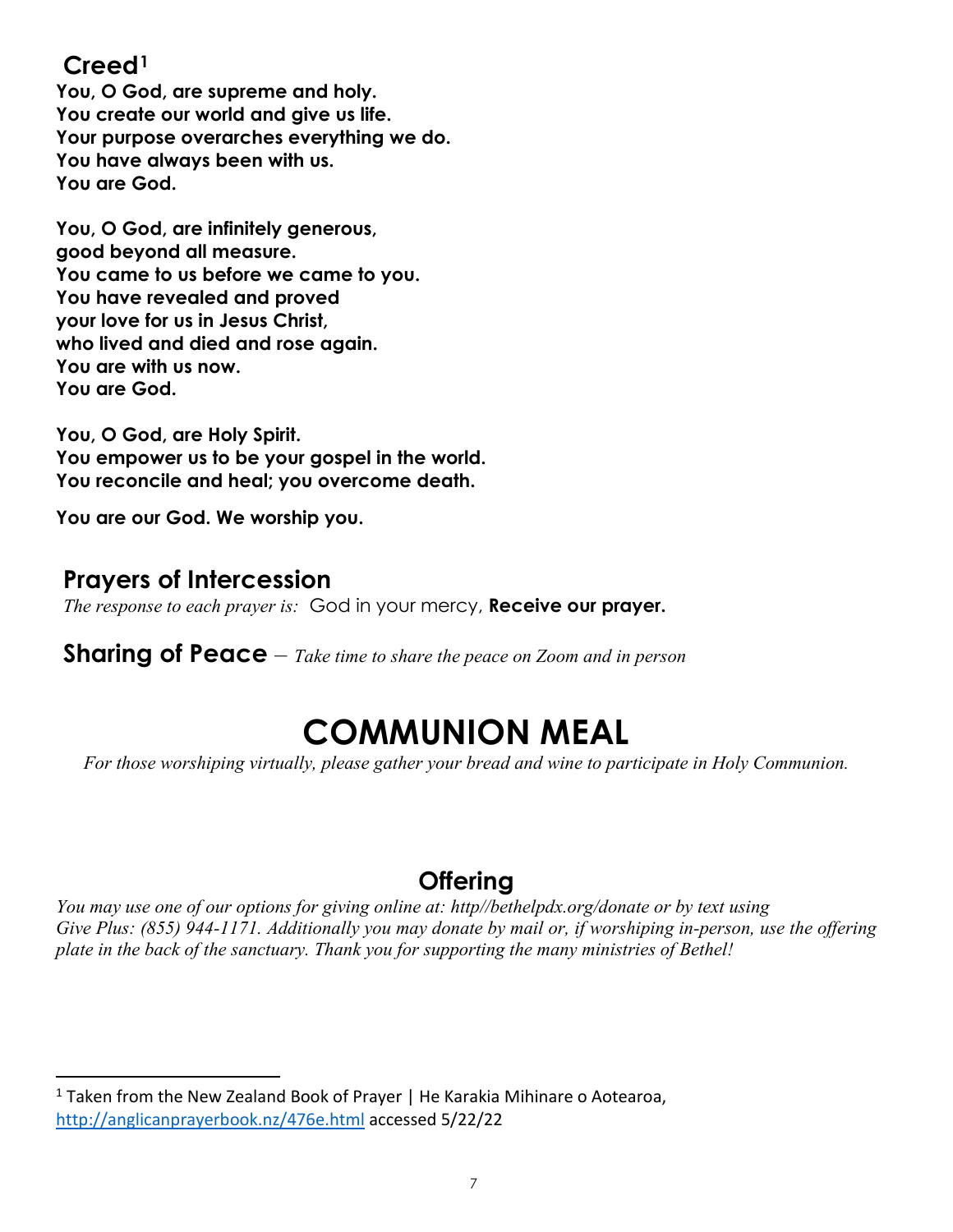### **Offering Prayer**

Let us pray. **Living God, you gather the wolf and the lamb to feed together in your peaceable reign, and you welcome us all at your table. Reach out to us through this meal, and show us your wounded and risen body, that we may be nourished and believe in Jesus Christ, our Savior and Lord. Amen**

### **Great Thanksgiving**

*The Pastor will guide you when to take the bread and cup to eat and drink.*

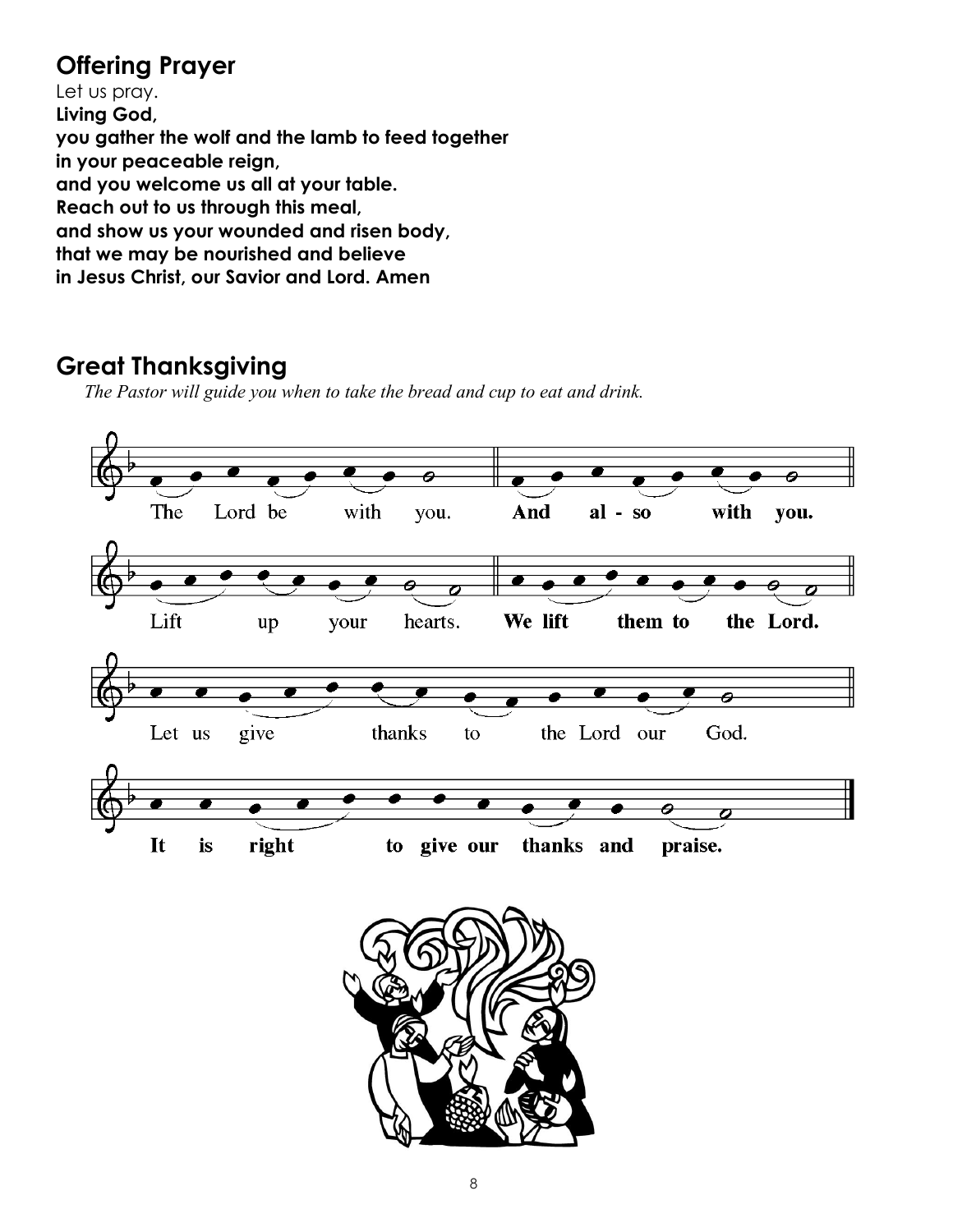*The Thanksgiving continues with the preface for the season.* 



*The presiding minister continues with the Thanksgiving at the Table. At the end, all say:* **Amen.** 

#### **The Lord's Prayer**

Gathered into one by the Holy Spirit, let us pray as Jesus taught us:

**Our Father who art in heaven, hallowed be thy name.**

**Thy kingdom come, thy will be done, on earth as it is heaven.**

**Give us this day our daily bread; and forgive us our trespasses, as we forgive those who trespass against us; and lead us not into temptation, but deliver us from evil. For thine is the kingdom, and the power, and the glory, forever and ever. Amen.**

### **Sharing the Bread and Cup**



**Communion Music** *Pie Jesu By Gabriel Fauré*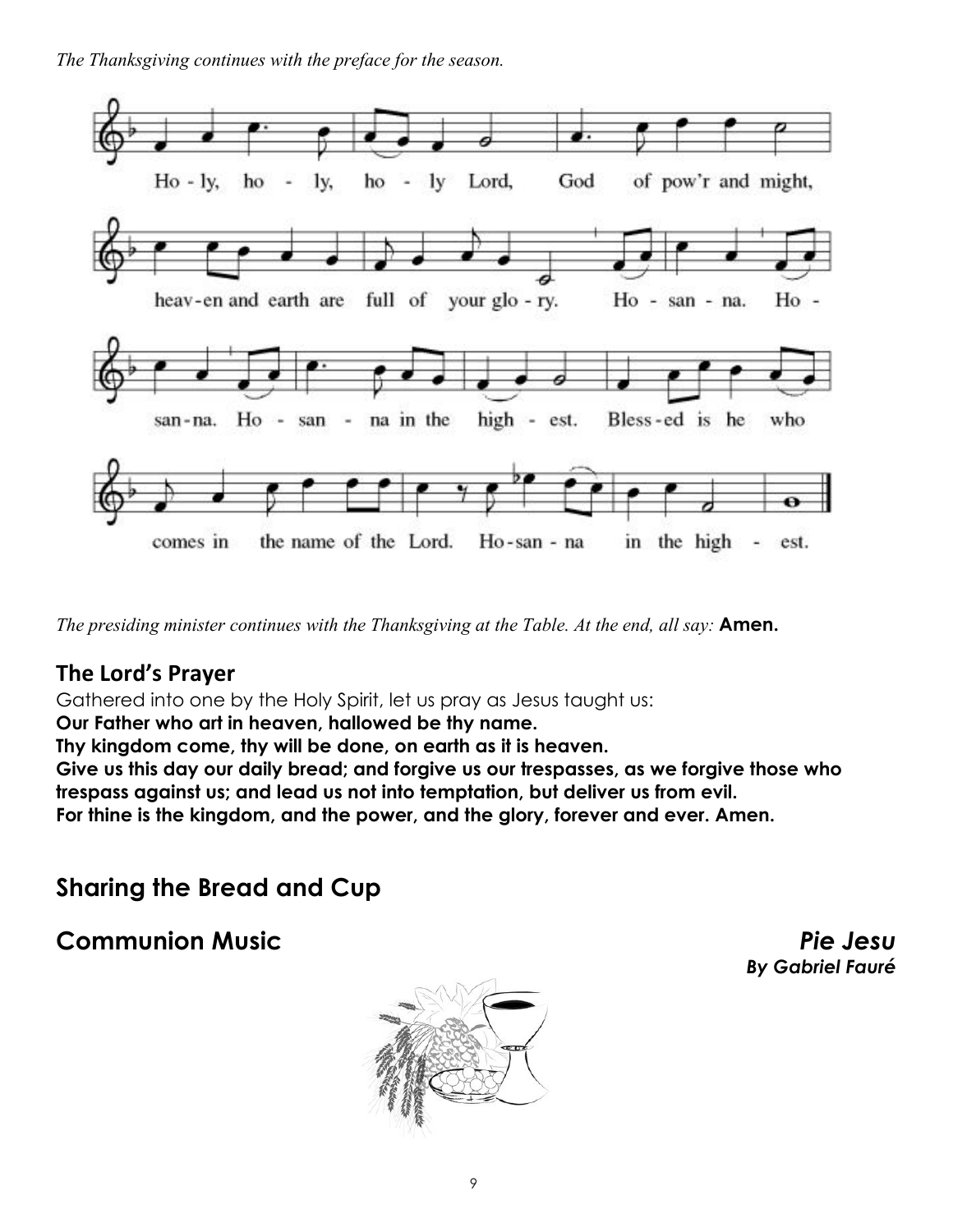# **SENDING**

### **Announcements**

#### **Blessing**

The God of steadfastness and encouragement grant you to live in harmony with one another, in accordance with Christ Jesus.

#### **Amen.**

The God of hope fill you with all joy and peace in believing,

so that you may abound in hope by the power of the Holy Spirit.

#### **Amen.**

The God of all grace  $+$  bless you now and forever. **Amen.**

## **Sending Song** *Kumbayah*

*Traditional Hymn* 

### **The Sending***.*

Alleluia! Christ is risen! **Christ is risen, indeed. Alleluia!**  Go in peace. Tell what God has done. **Thanks be to God.** 



| <b>Stewardship of Service</b> | This week $-$ June 5           | Next week - June 12            |
|-------------------------------|--------------------------------|--------------------------------|
| Ministers                     | All Baptized Members of Bethel | All Baptized Members of Bethel |
| Pastor                        | Pastor Leon LaCross            | Pastor Leon LaCross            |
| <b>Music Director</b>         | David Tafone                   | David Tafone                   |
| Zoom Host                     | <b>Joann Knoll</b>             | Volunteer needed!              |

*Hymns shown on this bulletin are licensed via Augsburg Fortress Liturgies Annual License number SAS10330 All other music used with the artist permission*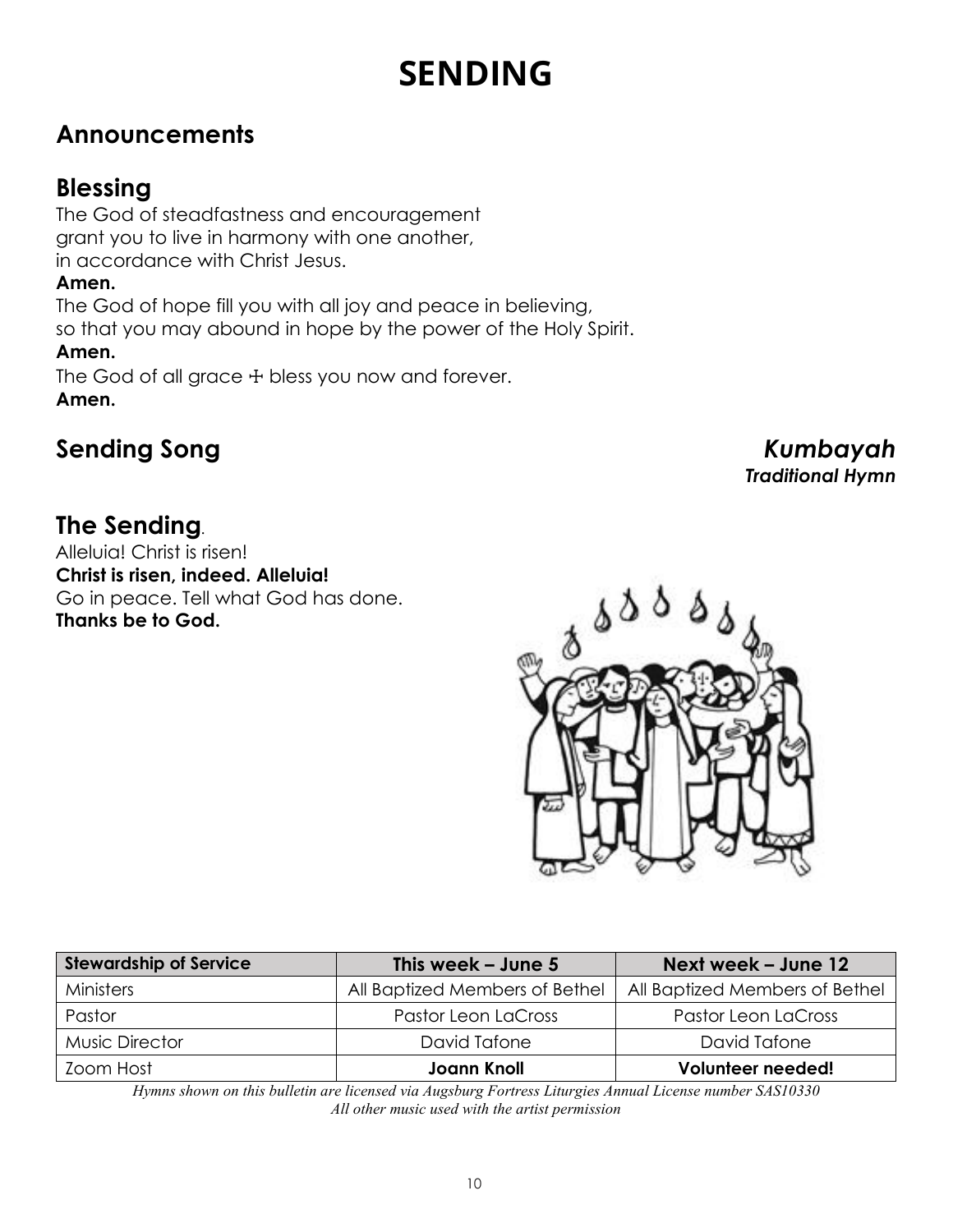#### **Please Pray**

**Pray that we know that God is close** and that we are open to receiving and sharing God's love.

**Pray for the 4 individuals** who were murdered at St. Francis Hospital, Tulsa, Oklahoma and for the shooter who killed himself.

**Pray for the 19 children and 2 adults** who were murdered in Uvalde, Texas yesterday. **Alexandria Aniyah Rubio**, 10 **Alithia Ramirez**, 10 **Amerie Jo Garza**, 10 **Annabell Guadalupe Rodriguez**, 10 **Eliahana Cruz Torres**, 10 **Eliana "Ellie" Garcia**, 9 **Jackie Cazares**, 10 **Jailah Nicole Silguero**, 10 **Jayce Luevanos**, 10 **Jose Flores**, 10 **Layla Salazar**, 10 **Makenna Lee Elrod**, 10 **Maite Rodriguez**, 10 **Miranda Mathis**, 11 **Nevaeh Bravo Rojelio Torres**, 10 **Tess Marie Mata Uziyah Garcia**, 8 **Xavier Lopez**, 10 **Eva Mireles**, 44 **Irma Garcia Salvador Ramos**, 18 Let us pray for the families and friends who have affected by these senseless acts of

violence.

**Let us pray for those murdered in Buffalo**: **Roberta A. Drury**, 32 **Margus D. Morrison**, 52 **Andre Mackniel**, 53 **Aaron Salter, Jr**., 55 **Geraldine Talley**, 62 **Celestine Chaney**, 65 **Heyward Patterson**, 67 **Katherine Massey**, 72 **Pearl Young**, 77 **Ruth Whitfield**, 86